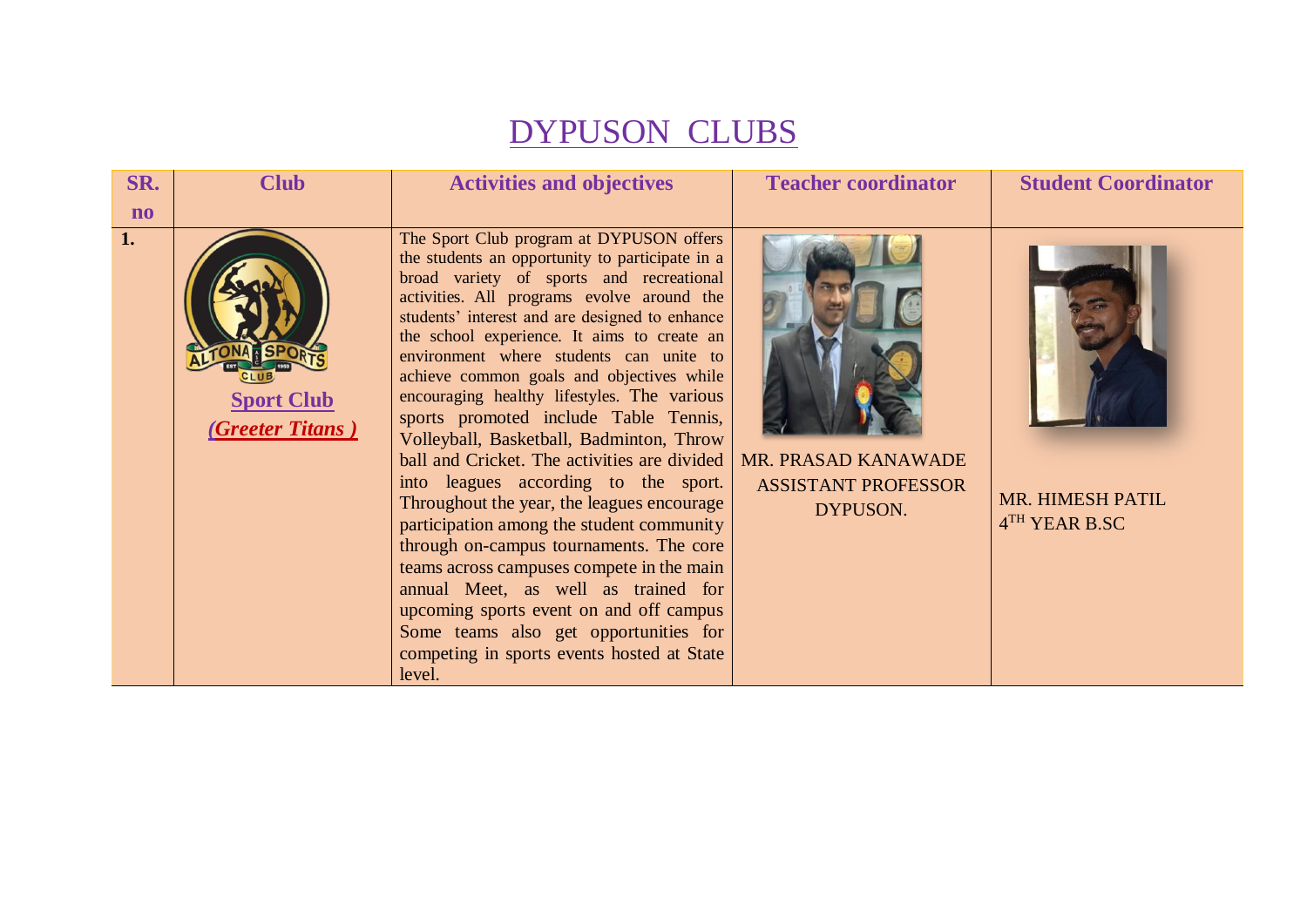| $\overline{2}$ | <b>Cultural club:</b><br><b>Honey Badgers</b>                                                               | Cultural club of DYPUSON is responsible<br>for all the cultural events in the school<br>around the year. The cultural club strives to<br>bring out the hidden talent of the students of<br>the school. The Club has students from<br>different academic years and departments,<br>with a common interest in cultural affairs.<br>Various events are conducted, inviting<br>and performers for cultural<br>artists<br>interactions. Honey badgers the annual fest<br>of the Institute, is coordinated by the<br>Cultural Club. The fashion team, the dance<br>team, the music team etc. work in<br>coordination with the club, which has one<br>faculty mentor. | Ms. Serina Theodore<br><b>Nursing Tutor DYPUSON</b>           | $M_{S.}$<br>Prachi Yadav<br>3rd Year B.Sc Nursing,<br><b>DYPUSON.</b> |
|----------------|-------------------------------------------------------------------------------------------------------------|----------------------------------------------------------------------------------------------------------------------------------------------------------------------------------------------------------------------------------------------------------------------------------------------------------------------------------------------------------------------------------------------------------------------------------------------------------------------------------------------------------------------------------------------------------------------------------------------------------------------------------------------------------------|---------------------------------------------------------------|-----------------------------------------------------------------------|
| $\mathbf{3}$   | <b>DYPUSON</b><br><b>COMMUNITY</b><br><b>SERVICE CLUB</b><br><b>Community Uptown</b><br><b>Social Club,</b> | Club<br>Community<br>Service<br>The<br>of<br><b>DYPUSON</b> is a voluntary group of students<br>where they meet to perform community<br>charitable projects. Engaging in community<br>service provides students with the<br>opportunity to become active members of<br>their community and has a lasting, positive<br>impact on the society as well. Community<br>service or volunteerism enables students to<br>acquire life skills and knowledge, as well as<br>provide a service to those who need it most.<br>Projects as health care, health education and<br>school health is their strength. Community.<br>Community Service Club activities are rich,  | Ms. Shalini Abraham<br><b>Associate Professor</b><br>DYPUSON. | $M_{S.}$<br>Purva Khakse,<br>3rd Year B.Sc Nursing.                   |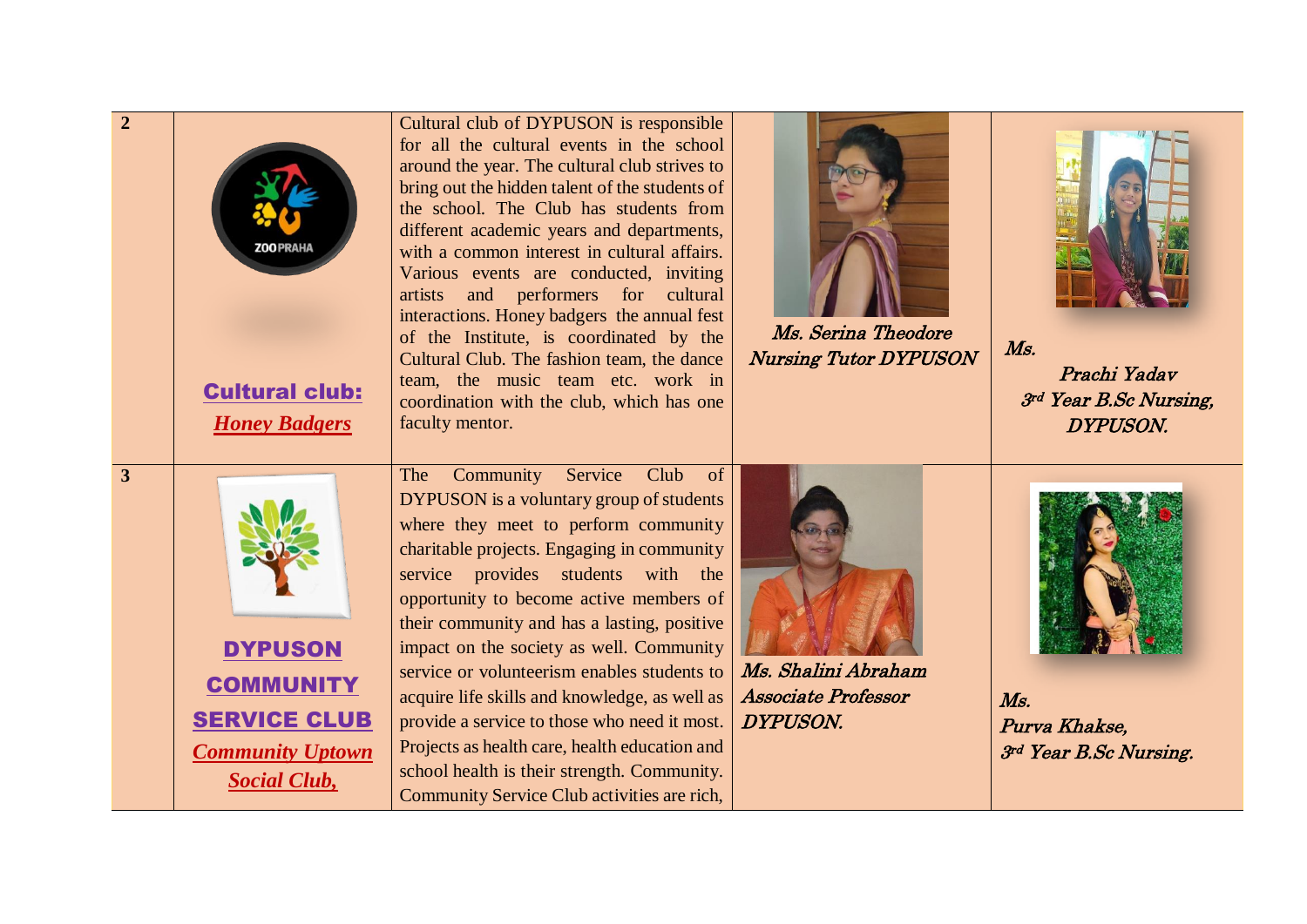|                                                 | varied and continuous with facilities for<br>hobbies, advice, education, networking and<br>entertainment, and any other activities<br>which may be deemed appropriate from<br>time to time.                                                                                                                                                                                                                                                                                                                                                                                                                                                                                                           |                                                             |                                               |
|-------------------------------------------------|-------------------------------------------------------------------------------------------------------------------------------------------------------------------------------------------------------------------------------------------------------------------------------------------------------------------------------------------------------------------------------------------------------------------------------------------------------------------------------------------------------------------------------------------------------------------------------------------------------------------------------------------------------------------------------------------------------|-------------------------------------------------------------|-----------------------------------------------|
| <b>Fitness club</b><br><b>Fitness Battalion</b> | Nutrition and fitness are important aspects of<br>overall student health, and as students enter<br>and navigate through college, establishing and<br>maintaining healthy habits can be crucial.<br>However, it's common for students to focus<br>less on exercise once they leave for college,<br>and learning how to cook and eat well is no<br>small task. College can be physically,<br>mentally, and emotionally taxing, so while it<br>may seem less important than studying or<br>taking advantage of the myriad social activities<br>on campus, keeping on top of fitness and<br>nutrition can help students maintain holistic<br>wellness and thrive in school and life during<br>graduation. | Mr. Aasif Bagwan.<br><b>Nursing Tutor</b><br><b>DYPUSON</b> | Mr.Abhishek Andhare,<br>4th Year B.Sc Nursing |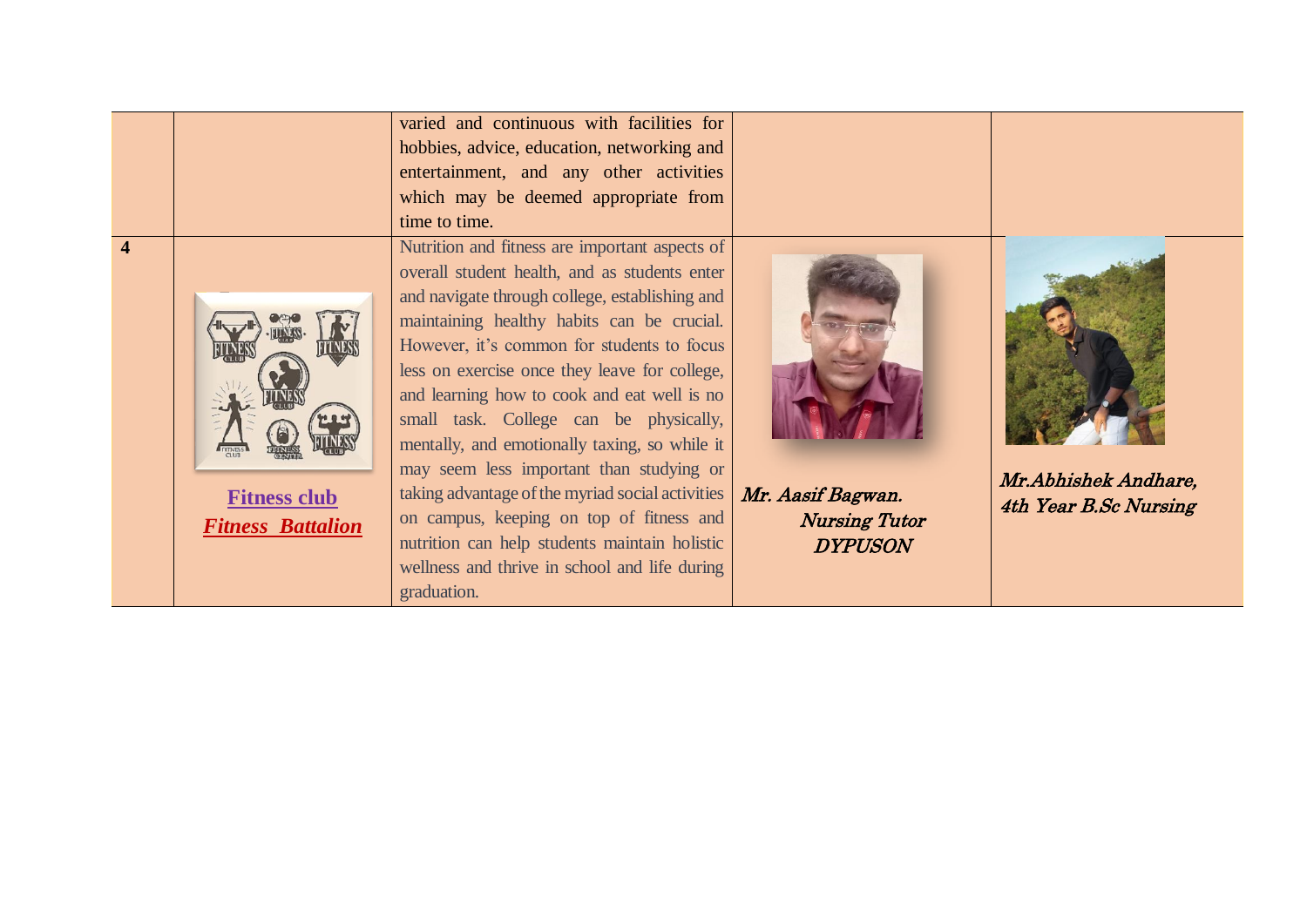| $\overline{5}$ | <b>Gender sensitization</b><br>club                                   | Gender Champion Club of DYPUSON has<br>open membership for all UG and PG<br>students. Gender Champions are envisaged<br>as responsible leaders who will facilitate<br>an enabling environment within their<br>academic institutions where girls are<br>treated with dignity and respect. They will<br>strengthen the potential of young girls and<br>boys to advocate for gender equality and<br>monitor progress towards gender justice.<br>They create awareness about Gender issues<br>within the young people and the larger<br>public sphere.                                                                                                                                                                                                                | $M_{S.}$<br>Manasi Rahane<br>Professor DYPUSON.                                        | Ms. Sneha Kuriakose<br>3rd Year B.Sc Nursing |
|----------------|-----------------------------------------------------------------------|-------------------------------------------------------------------------------------------------------------------------------------------------------------------------------------------------------------------------------------------------------------------------------------------------------------------------------------------------------------------------------------------------------------------------------------------------------------------------------------------------------------------------------------------------------------------------------------------------------------------------------------------------------------------------------------------------------------------------------------------------------------------|----------------------------------------------------------------------------------------|----------------------------------------------|
| 6              | <b>Student welfare club</b><br><b>DYPSON Priceless</b><br><b>Wits</b> | The Student Nurses' Association of India<br>(SNAI) is an affiliated association of the student<br>nurses under the umbrella of TNAI. The main<br>purpose behind the establishment of SNAI was<br>to uphold the dignity and to promote a team<br>spirit among students with professional ethics.<br>Number of activities are undertaken by the<br>SNAI members to achieve the objectives of the<br>association. The professional, educational,<br>social, cultural and recreational activities are<br>arranged to strengthen their curricular and co-<br>curricular components. Organizing meetings is<br>one of the important activities which provide a<br>forum for the members to discuss and find<br>solutions for various problems faced by the<br>students. | <b>DY PATIL</b><br>UNIVERSITY<br>Ms. Rubina Ansari<br>Nursing Tutor,<br><b>DYPUSON</b> | Mr. Triambak Singh<br>4th Year B.Sc Nursing. |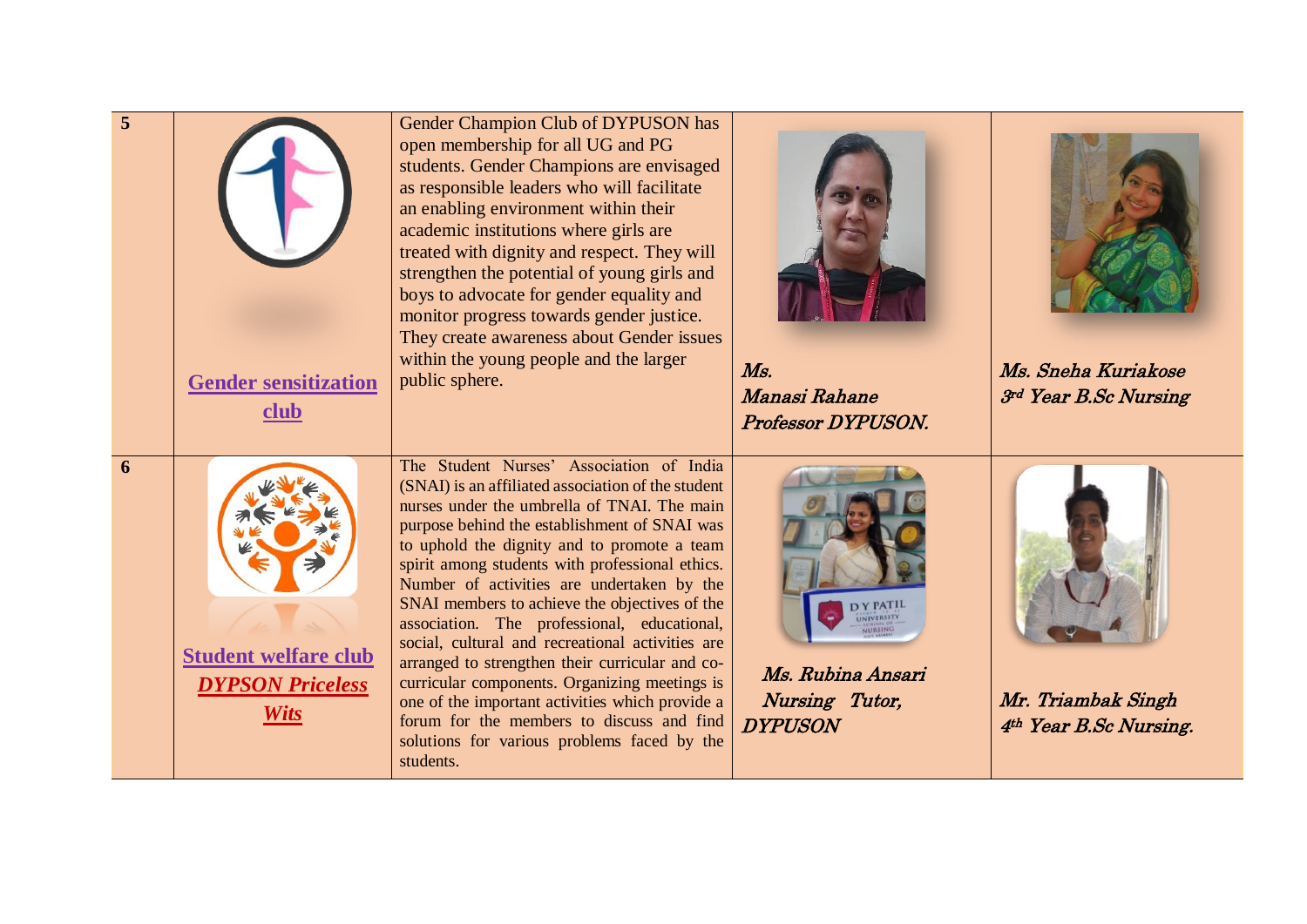| 7. | Library Club<br><b>Library club</b><br><b>DYPSOdian Grand</b><br><b>Infoskills</b> | The Library Club of DYPUSON aims to<br>promote better use of library and foster<br>reading habits among the students.<br>Bibliophiles of various departments of the<br>School are members of the club. The library<br>club provides ample opportunities for the<br>students to exchange their ideas and to<br>discuss about books and authors. It tries to<br>create awareness about books and journals<br>among the students. The library club, at<br>present, has transcended its boundaries to<br>enter the realm of e-resources. Debates,<br>discussions, poetry, creative writing,<br>organizing and management of different<br>kinds of events, sharing experiences, the<br>Literary Club brings them all out on the<br>table. "Words are the most inexhaustible<br>source of magic, capable of both inflicting<br>injury and remedying it." And it is words<br>the Literary Club like to play with. The<br>Literary Club keeps searching for new ideas<br>and creatively criticizing existing ones. | Ms. Daya Desai<br><b>Nursing Tutor, DYPUSON.</b> | Mr. Kunal Jaiswal.<br>Second Year B.Sc.<br>Nursing. |
|----|------------------------------------------------------------------------------------|------------------------------------------------------------------------------------------------------------------------------------------------------------------------------------------------------------------------------------------------------------------------------------------------------------------------------------------------------------------------------------------------------------------------------------------------------------------------------------------------------------------------------------------------------------------------------------------------------------------------------------------------------------------------------------------------------------------------------------------------------------------------------------------------------------------------------------------------------------------------------------------------------------------------------------------------------------------------------------------------------------|--------------------------------------------------|-----------------------------------------------------|
|----|------------------------------------------------------------------------------------|------------------------------------------------------------------------------------------------------------------------------------------------------------------------------------------------------------------------------------------------------------------------------------------------------------------------------------------------------------------------------------------------------------------------------------------------------------------------------------------------------------------------------------------------------------------------------------------------------------------------------------------------------------------------------------------------------------------------------------------------------------------------------------------------------------------------------------------------------------------------------------------------------------------------------------------------------------------------------------------------------------|--------------------------------------------------|-----------------------------------------------------|